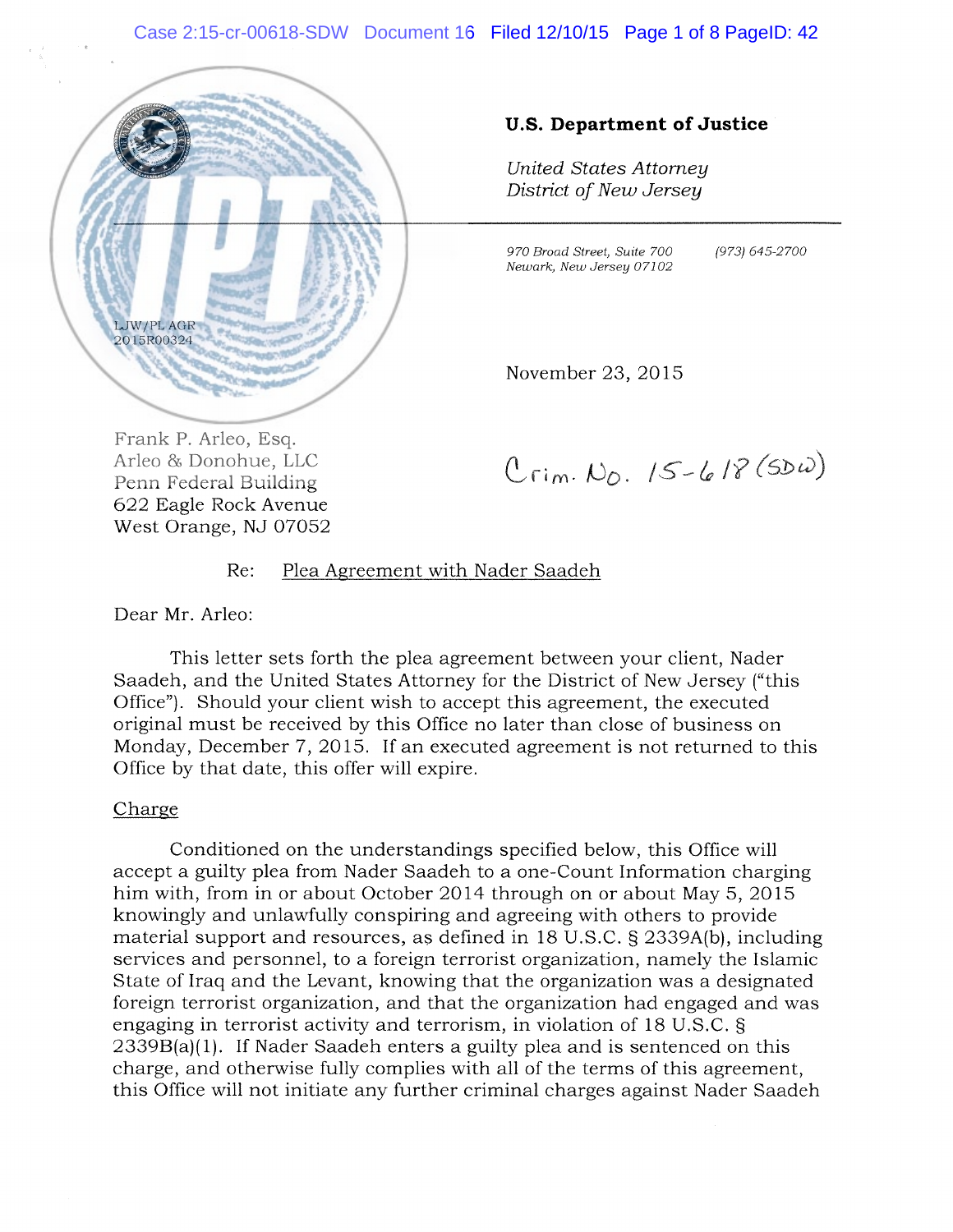related to providing material support to a foreign terrorist organization as described in the Criminal Complaint, docketed under Mag. No. 15-7232 (CLW). However, in the event that a guilty plea in this matter is not entered for any reason or the judgment of conviction entered as a result of this guilty plea does not remain in full force and effect, defendant agrees that any dismissed charges and any other charges that are not time-barred by the applicable statute of limitations on the date this agreement is signed by Nader Saadeh may be commenced against him, notwithstanding the expiration of the limitations period after Nader Saadeh signs the agreement.

Sentencing

The violation of 18 U.S.C. § 2339B(a)(1) to which Nader Saadeh agrees to plead guilty carries a statutory maximum prison sentence of fifteen years' imprisonment and a statutory maximum fine equal to the greatest of: (1) \$250,000; (2) twice the gross amount of any pecuniary gain that any persons derived from the offense; or (3) twice the gross amount of any pecuniary loss sustained by any victims of the offense. Fines imposed by the sentencing judge may be subject to the payment of interest.

The sentence to be imposed upon Nader Saadeh is within the sole discretion of the sentencing judge, subject to the provisions of the Sentencing Reform Act, 18 U.S.C.  $\S$  3551-3742, and the sentencing judge's consideration of the United States Sentencing Guidelines. The United States Sentencing Guidelines are advisory, not mandatory, The sentencing judge may impose any reasonable sentence up to and including the statutory maximum term of imprisonment and the maximum statutory fine. This Office cannot and does not make any representation or promise as to what guideline range may be found by the sentencing judge, or as to what sentence Nader Saadeh ultimately will receive.

Further, in addition to imposing any other penalty on Nader Saadeh, the sentencing judge: (1) will order Nader Saadeh to pay an assessment of \$100 pursuant to 18 U.S.C. § 3013, which assessment must be paid by the date of sentencing; (2) may order Nader Saadeh to pay restitution pursuant to 18 U.S.C. § 3663, et seq; and (3) pursuant to 18 U.S.C. § 3583(j) may require Nader Saadeh to serve a term of supervised release of any term of years or life, which will begin at the expiration of any term of imprisonment imposed. Should Nader Saadeh be placed on a term of supervised release and subsequently violate any of the conditions of supervised release before the expiration of its term, pursuant to 18 U.S.C. § 3583(e)(3) Nader Saadeh may be sentenced to not more than 2 years' imprisonment in addition to any prison term previously imposed, regardless of the statutory maximum term of imprisonment set forth above and without credit for time previously served on post-release supervision, and may be sentenced to an additional term of supervised release.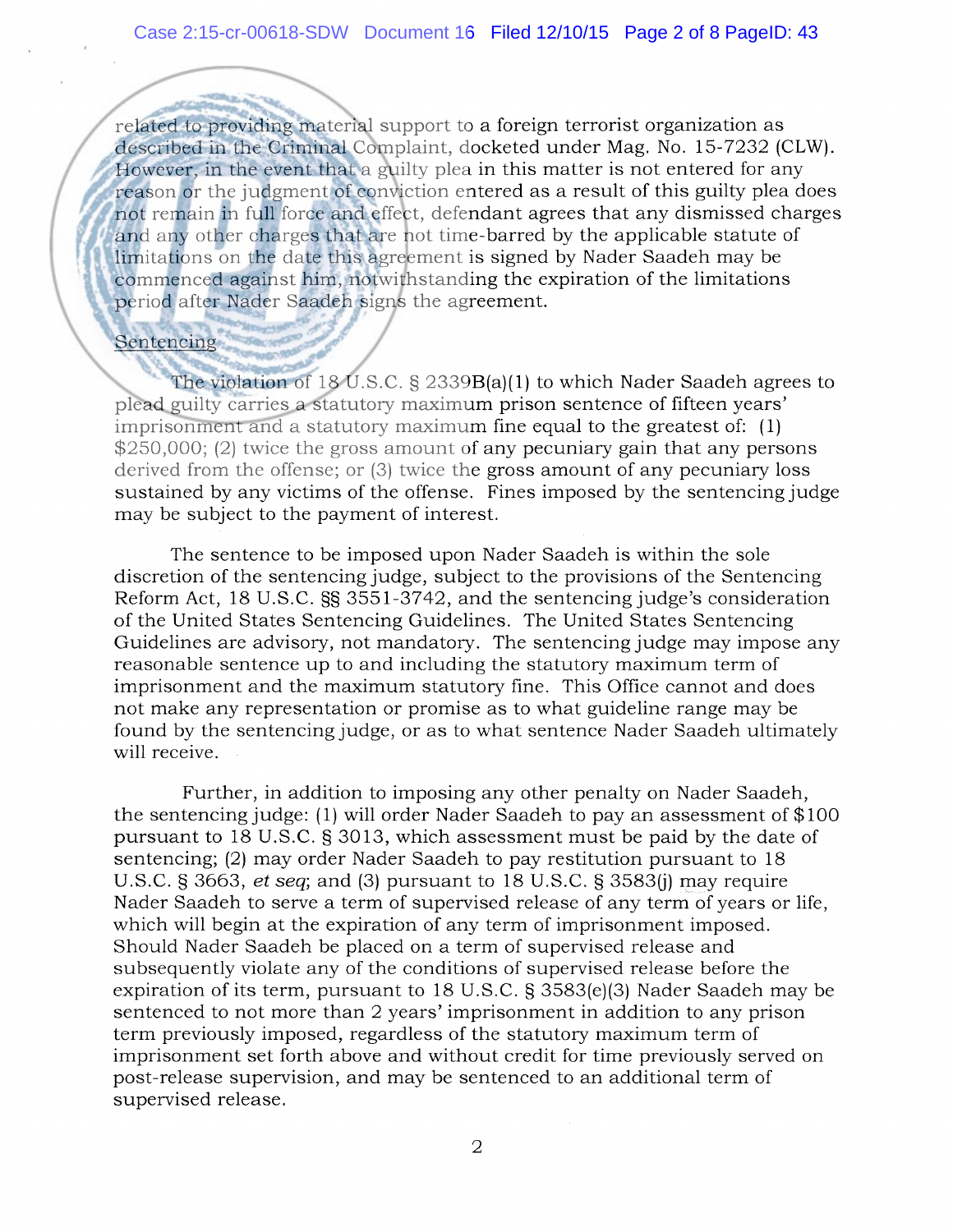# Rights of This Office Regarding Sentencing

Except as otherwise provided in this agreement, this Office reserves its right to take any position with respect to the appropriate sentence to be imposed on Nader Saadeh by the sentencing judge, to correct any misstatements relating to the sentencing proceedings, and to provide the sentencing judge and the United States Probation Office all law and information relevant to sentencing, favorable or otherwise. In addition, this Office may inform the sentencing judge and the United States Probation Office of: (1) this agreement; and (2) the full nature and extent of Nader Saadeh's activities and relevant conduct with respect to this case.

## **Stipulations**

This Office and Nader Saadeh agree to stipulate at sentencing to the statements set forth in the attached Schedule A, which hereby is made a part of this plea agreement. This agreement to stipulate, however, cannot and does not bind the sentencing judge, who may make independent factual findings and may reject any or all of the stipulations entered into by the parties. To the extent that the parties do not stipulate to a particular fact or legal conclusion, each reserves the right to argue the existence of and the effect of any such fact or conclusion upon the sentence. Moreover, this agreement to stipulate on the part of this Office is based on the information and evidence that this Office possesses as of the date of this agreement. Thus, if this Office obtains or receives additional evidence or information prior to sentencing that it determines to be credible and to be materially in conflict with any stipulation in the attached Schedule A, this Office shall not be bound by any such stipulation. <sup>A</sup> determination that any stipulation is not binding shall not release either this Office or Nader Saadeh from any other portion of this agreement, including any other stipulation. If the sentencing court rejects a stipulation, both parties reserve the right to argue on appeal or at postsentencing proceedings that the sentencing court was within its discretion and authority to do so. These stipulations do not restrict this Office's right to respond to questions from the Court and to correct misinformation that has been provided to the Court.

## Waiver of Appeal and Post-Sentencing Rights

As set forth in Schedule A, this Office and Nader Saadeh waive certain rights to file an appeal, collateral attack, writ, or motion after sentencing, including but not limited to an appeal under 18 U.S.C. § 3742 or a motion under 28 U.S.C. § 2255.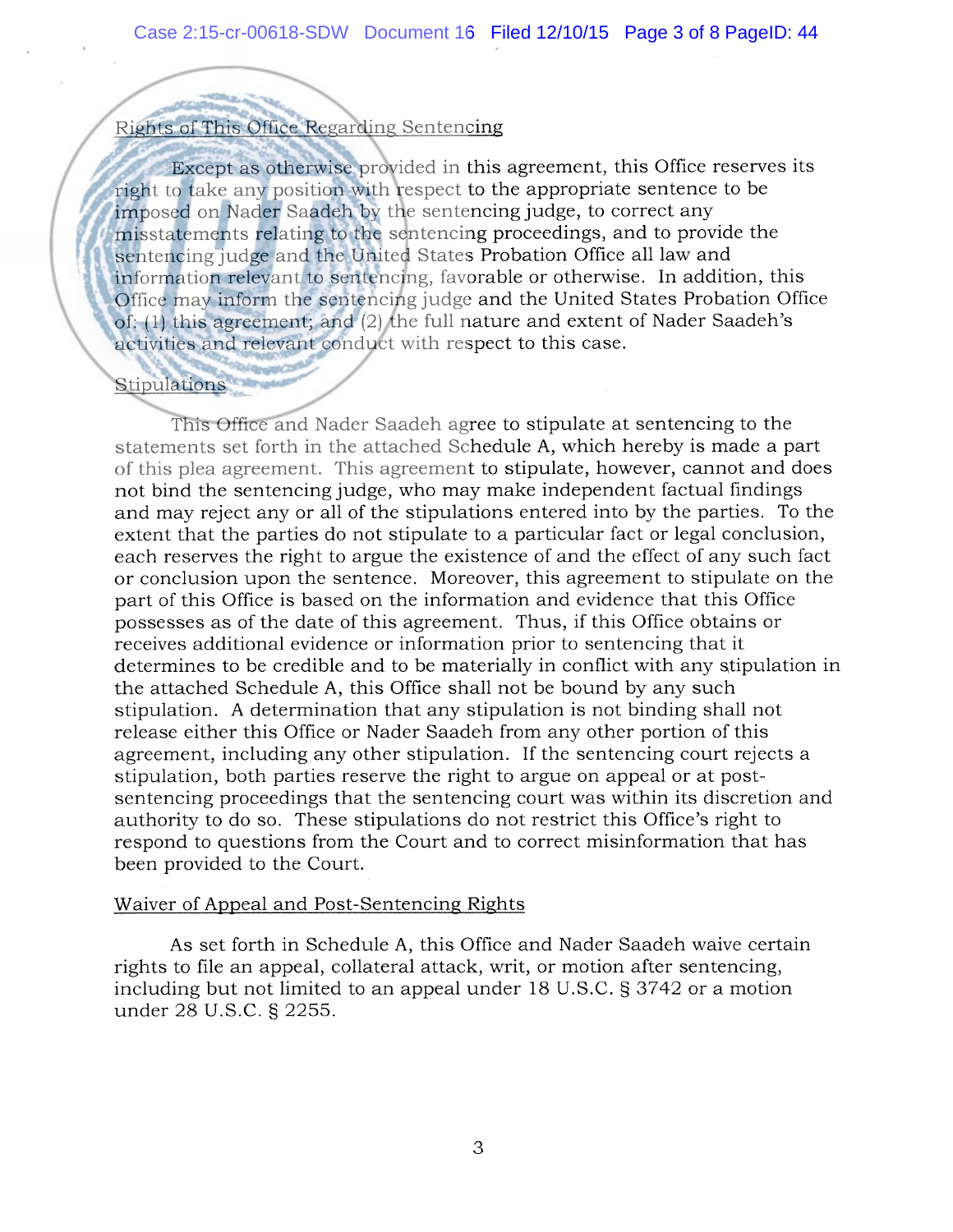## Forfeiture

Nader Saadeh consents and agrees to forfeit and abandon to federal, state, and/or local law enforcement all rights, title, and interest in any electronic storage devices, computers, and/or smartphones recovered in connection with his arrest on or about August 10, 2015, by Special Agents of the Federal Bureau of Investigation (the "Forfeited Property").

Nader Saadeh waives all challenges of any kind to the forfeiture and abandonment of the Forfeited Property by federal, state, and/or local law enforcement. Nader Saadeh further waives any additional notice requirement in connection with the forfeiture and abandonment of the Forfeited Property and consents to the disposition of the Forfeited Property at the discretion of federal, state, and/or local law enforcement.

Nader Saadeh hereby waives any and all claims that this forfeiture constitutes an excessive fine and agrees that this forfeiture does not violate the Eighth Amendment.

## Immigration Consequences

The defendant understands that, if he is not a citizen of the United States, his guilty plea to the charged offense will likely result in his being subject to immigration proceedings and removed from the United States by making him deportable, excludable, or inadmissible, or ending his naturalization. The defendant understands that the immigration consequences of this plea will be imposed in a separate proceeding before the immigration authorities. The defendant wants and agrees to plead guilty to the charged offense regardless of any immigration consequences of this plea, even if this plea will cause his removal from the United States. The defendant understands that he is bound by his guilty plea regardless of any immigration consequences of the plea. Accordingly, the defendant waives any and all challenges to his guilty plea and to his sentence based on any immigration consequences, and agrees not to seek to withdraw his guilty plea, or to file a direct appeal or any kind of collateral attack challenging his guilty plea, conviction, or sentence, based on any immigration consequences of his guilty plea.

## Other Provisions

This agreement is limited to the United States Attorney's Office for the District of New Jersey and cannot bind other federal, state, or local authorities. However, this Office will bring this agreement to the attention of other prosecuting offices, if requested to do so.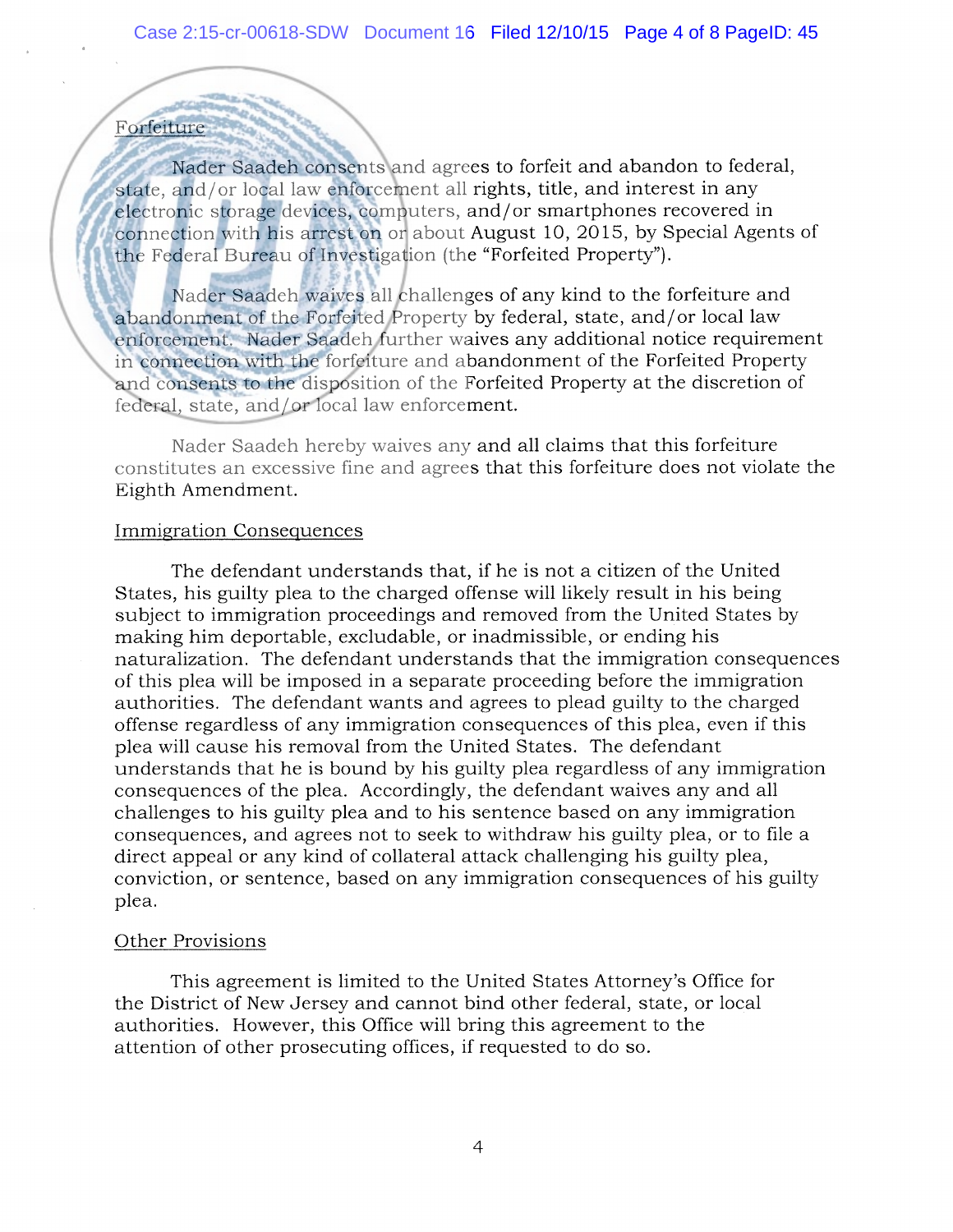This agreement was reached without regard to any civil or administrative matters that may be pending or commenced in the future against Nader Saadeh. This agreement does not prohibit the United States, any agency thereof (including the Internal Revenue Service) or any third party from initiating or prosecuting any civil or administrative proceeding against Nader Saadeh.

No provision of this agreement shall preclude Nader Saadeh from pursuing in an appropriate forum, when permitted by law, an appeal, collateral attack, writ, or motion claiming that Nader Saadeh received constitutionally ineffective assistance of counsel.

No Other Promises

This agreement constitutes the plea agreement between Nader Saadeh and this Office and supersedes any previous agreements between them. No additional promises, agreements, or conditions have been made or will be made unless set forth in writing and signed by the parties.

Very truly yours,

PAUL J. FISHMAN PAUL J. FISHMAN<br>United States Attorney

By: L. JUDSON WELLE DENNIS C. CARLETTA Assistant U.S. Attorneys

APPROVED: \<br>\<br>\<br>\

— Anthony Moscato Chief, National Security Unit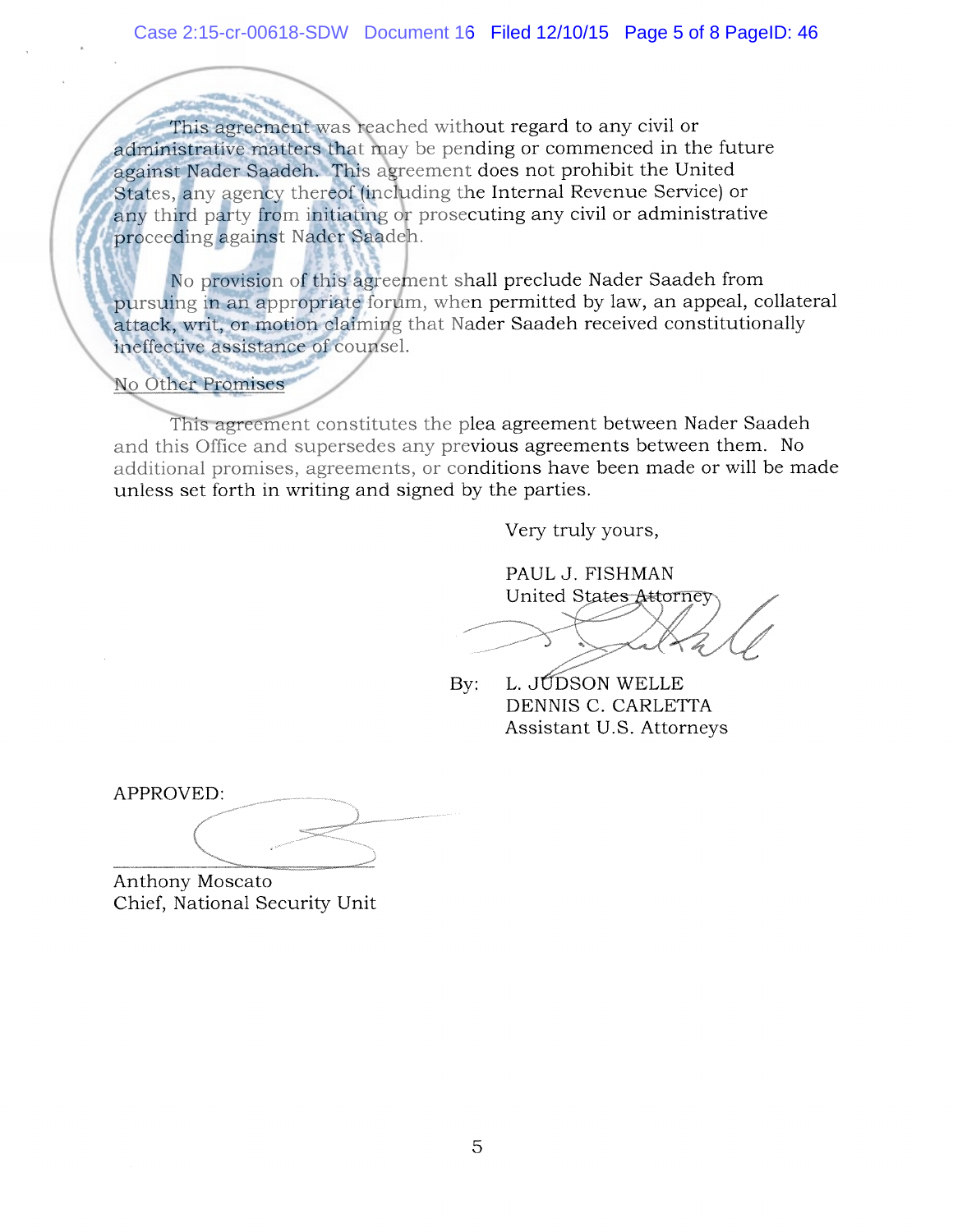<sup>I</sup> have received this letter from my attorney, Frank P. Arleo, Esq., and <sup>I</sup> have read it. My attorney and <sup>I</sup> have discussed it and all of its provisions, including those addressing the charge, sentencing, stipulations, waiver, forfeiture, and immigration consequences. <sup>I</sup> understand this letter fully. <sup>I</sup> hereby accept its terms and conditions and acknowledge that it constitutes the plea agreement between the parties. <sup>I</sup> understand that no additional promises, agreements, or conditions have been made or will be made unless set forth in writing and signed by the parties. <sup>I</sup> want to plead guilty pursuant to this plea agreement.

AGREED AND ACCEPTED:

Date:  $\|27\|\sqrt{2}$ 

Nader Saadeh

<sup>I</sup> have discussed with my client this plea agreement and all of its provisions, including those addressing the charge, sentencing, stipulations, waiver, forfeiture, and immigration consequences. My client understands this plea agreement fully and wants to plead guilty pursuant to it.

1••. <sup>L</sup> /

Frank P. Arleo, Esq.

Date:  $\sqrt{27/15}$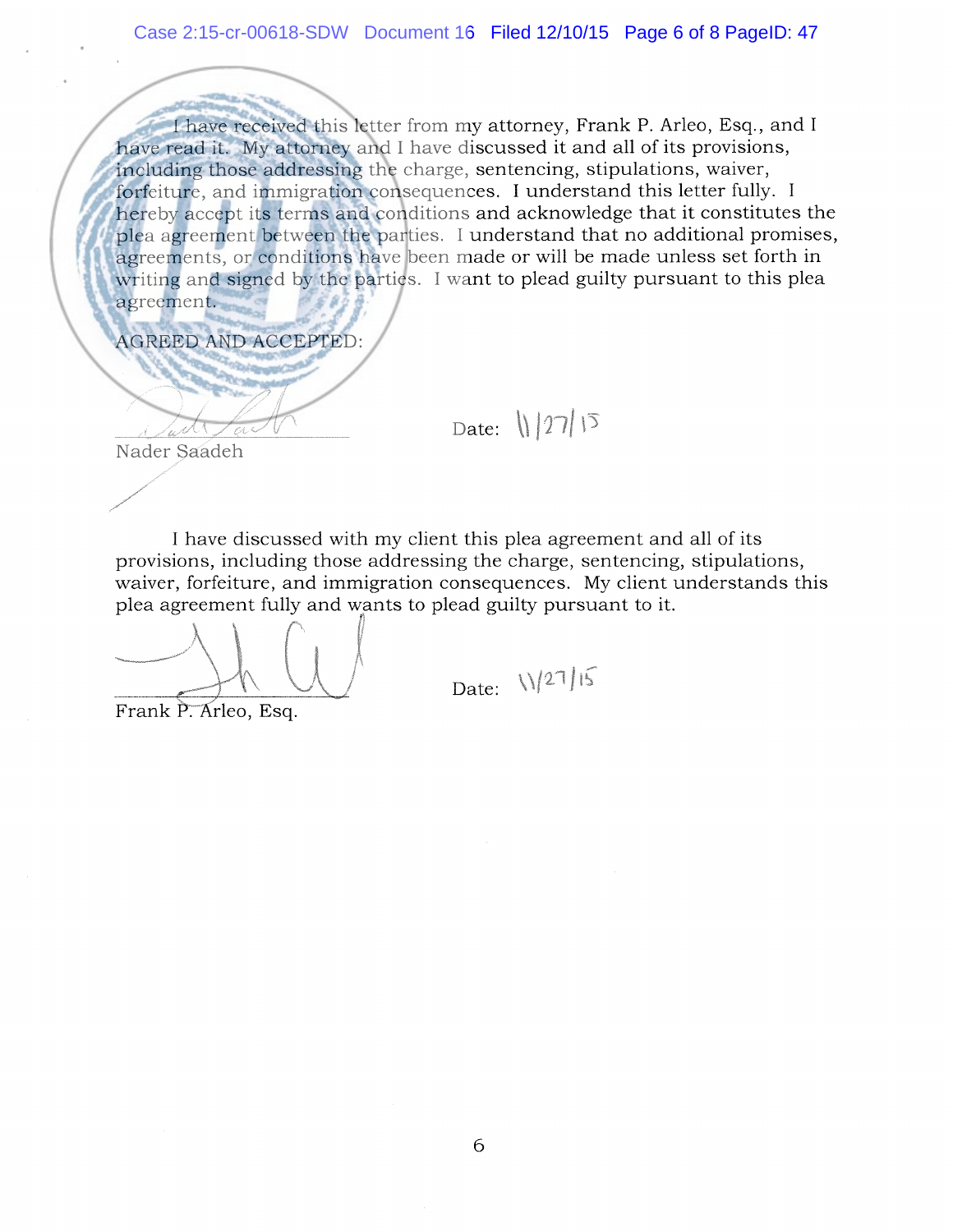Plea Agreement with Nader Saadeh

## Schedule A

1. This Office and Nader Saadeh recognize that the United States Sentencing Guidelines are not binding upon the Court. This Office and Nader Saadeh nevertheless agree to the stipulations set forth herein, and agree that the Court should sentence Nader Saadeh within the Guidelines range that results from the total Guidelines offense level set forth below. This Office and Nader Saadeh further agree that neither party will argue for the imposition of a sentence outside the Guidelines range that results from the agreed total Guidelines offense level.

2. The version of the United States Sentencing Guidelines in effect on the date of sentencing will apply in this case. The parties agree that U.S.S.G. § 2M5.3 applies, which results in a Base Offense Level of 26.

3. The offense involved the provision of material support and resources with the intent, knowledge, and reason to believe they are to be used to commit and assist in the commission of a violent act. Accordingly, a 2-level increase under § 2M5.3(b)(E) applies to the offense.

4. The parties agree that the offense involved and/or was intended to promote a federal crime of terrorism. Therefore, the parties agree that U.S.S.G. § 3A1.4 applies to the instant offense. Accordingly, the offense level is increased 12 levels and the defendant's criminal history category becomes category VI.

5. As of the date of this letter, Nader Saadeh has clearly demonstrated a recognition and affirmative acceptance of personal responsibility for the offense charged, Therefore, a downward adjustment of 2 levels for acceptance of responsibility is appropriate if Nader Saadeh's acceptance of responsibility continues through the date of sentencing. U.S.S.G. § 3E1.1(a).

6. As of the date of this letter, Nader Saadeh has assisted authorities in the investigation or prosecution of his own misconduct by timely notifying authorities of his intention to enter a plea of guilty, thereby permitting this Office to avoid preparing for trial and permitting this Office and the court to allocate their resources efficiently. At sentencing, this Office will move for a further <sup>1</sup> point reduction in Nader Saadeh's offense level pursuant to U.S.S.G. § 3E 1.1(b) if the following conditions are met: (a) Nader Saadeh enters a plea pursuant to this agreement, (b) this Office in its discretion determines that Nader Saadeh's acceptance of responsibility has continued through the date of sentencing and Nader Saadeh therefore qualifies for a 2 point reduction for acceptance of responsibility pursuant to U.S.S.G. § 3E1.1(a), and (c) Nader